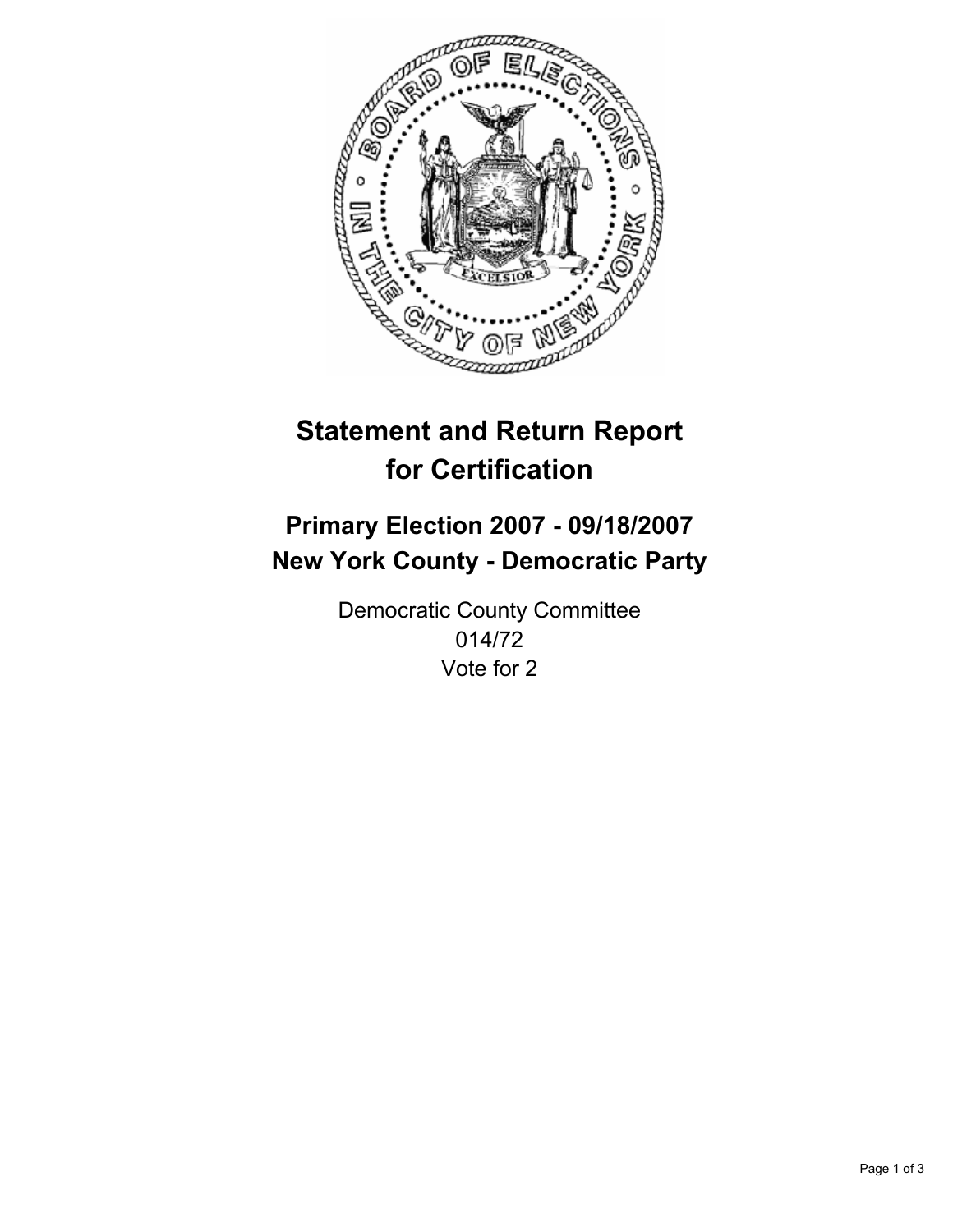

## **Assembly District 72**

| <b>EMERGENCY</b>      |    |
|-----------------------|----|
| ABSENTEE/MILITARY     |    |
| AFFIDAVIT             |    |
| RAFAEL MARCELINO      |    |
| <b>RUDDY SANTANA</b>  | b  |
| <b>MARTHA L PEPIN</b> |    |
| <b>Total Votes</b>    | 21 |